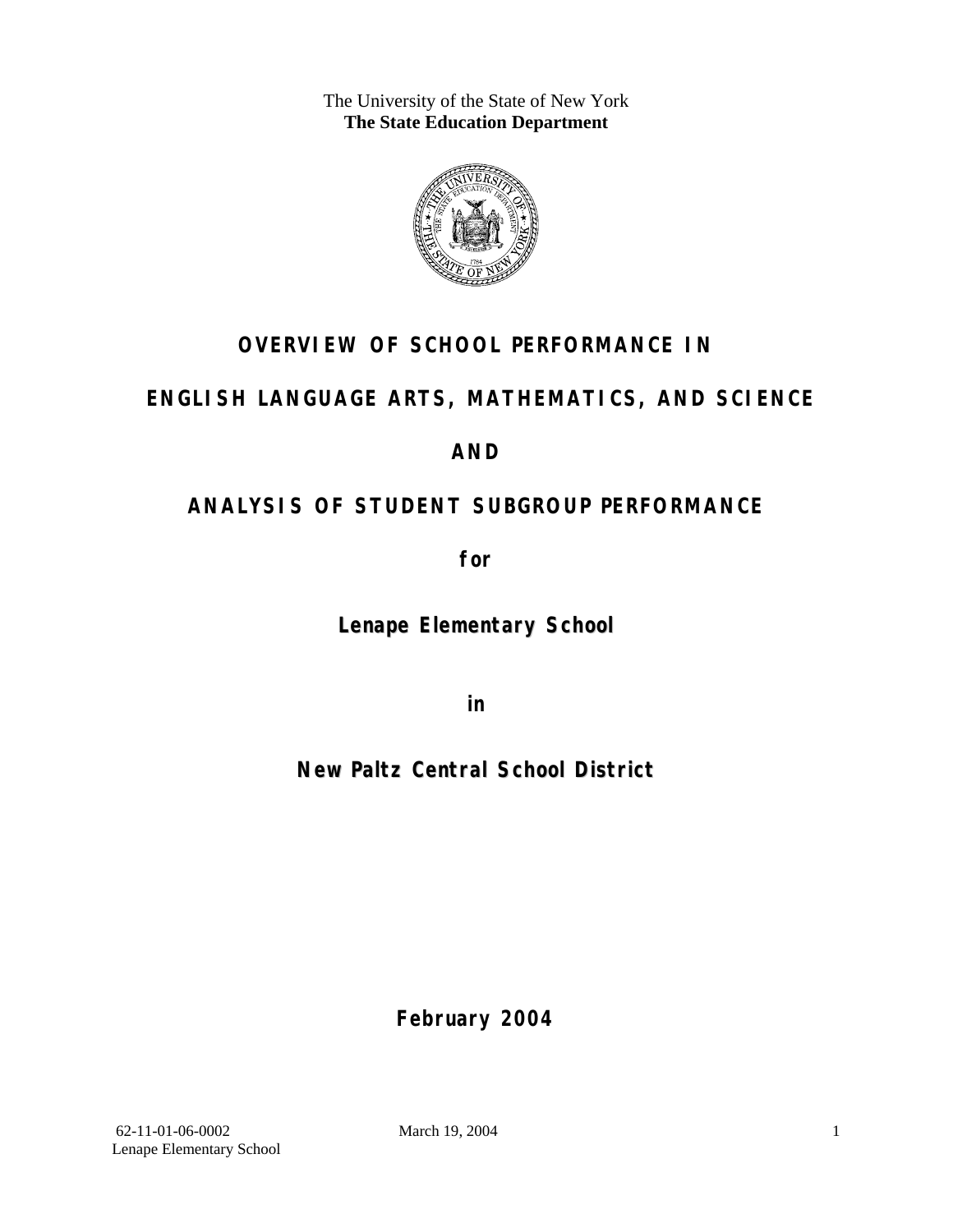#### **THE UNIVERSITY OF THE STATE OF NEW YORK**

#### **Regents of The University**

| Tonawanda             |
|-----------------------|
| <b>Hollis</b>         |
| Staten Island         |
| New Rochelle          |
| Peru                  |
| Huntington            |
| <b>North Syracuse</b> |
| New York              |
| <b>Belle Harbor</b>   |
| Buffalo               |
| Hartsdale             |
| Albany                |
| <b>Bronx</b>          |
| New York              |
| <b>Binghamton</b>     |
| Rochester             |

#### **President of The University and Commissioner of Education**

RICHARD P. MILLS

**Deputy Commissioner for Elementary, Middle, Secondary and Continuing Education**  JAMES A. KADAMUS

#### **Coordinator, School Operations and Management Services**

CHARLES SZUBERLA

#### **Coordinator, Information and Reporting Services**

MARTHA P. MUSSER

The State Education Department does not discriminate on the basis of age, color, religion, creed, disability, marital status, veteran status, national origin, race, gender, genetic predisposition or carrier status, or sexual orientation in its educational programs, services and activities. Portions of this publication can be made available in a variety of formats, including braille, large print or audio tape, upon request. Inquiries concerning this policy of nondiscrimination should be directed to the Department's Office for Diversity, Ethics, and Access, Room 530, Education Building, Albany, NY 12234. **Requests for additional copies of this publication may be made by contacting the Publications Sales Desk, Room 309, Education Building, Albany, NY 12234.** 

Please address all correspondence about this report that is not related to data corrections to:

*School Report Card Coordinator Information and Reporting Services Team New York State Education Department Room 863 EBA 89 Washington Avenue Albany, NY 12234*  E-mail: *RPTCARD@mail.nysed.gov*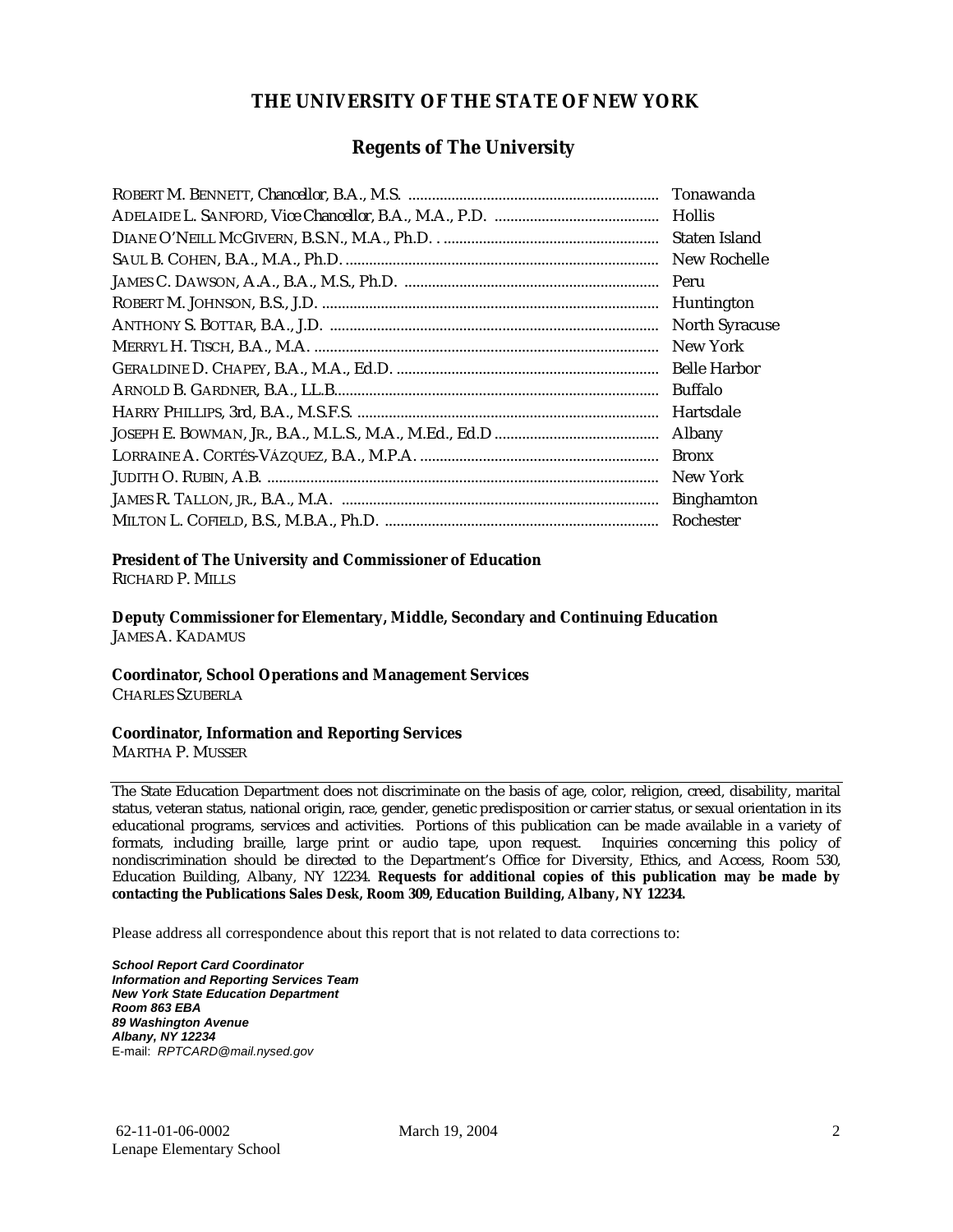The *New York State School Report Card* is an important part of the Board of Regents effort to raise learning standards for all students. It provides information to the public on student performance and other measures of school and district performance. Knowledge gained from the school report card on a school's strengths and weaknesses can be used to improve instruction and services to students.

The *New York State School Report Card* consists of three parts: the *Overview of School Performance in English Language Arts, Mathematics, and Science and Analysis of Student Subgroup Performance,* the *Comprehensive Information Report,* and the *School Accountability Report*. The *Overview and Analysis* presents performance data on measures required by the federal No Child Left Behind Act: English, mathematics, science, and graduation rate. Performance data on other State assessments can be found in the *Comprehensive Information Report*. The *School Accountability Report* provides information as to whether a school is making adequate progress toward enabling all students to achieve proficiency in English and mathematics.

State assessments are designed to help ensure that all students reach high learning standards. They show whether students are getting the foundation knowledge they need to succeed at the elementary, middle, and commencement levels and beyond. The State requires that students who are not making appropriate progress toward the standards receive academic intervention services.

In the *Overview*, performance on the elementary- and middle-level assessments in English language arts and mathematics and on the middle-level science test is reported in terms of mean scores and the percentage of students scoring at each of the four levels. These levels indicate performance on the standards from seriously deficient to advanced proficiency. Performance on the elementary-level science test is reported in terms of mean scores and the percentage of students making appropriate progress. Regents examination scores are reported in four score ranges. Scores of 65 to 100 are passing; scores of 55 to 64 earn credit toward a local diploma (with the approval of the local board of education). Though each elementary- and middle-level assessment is administered to students in a specific grade, secondary-level assessments are taken by students when they complete the coursework for the core curriculum. Therefore, the performance of students at the secondary level is measured for a student cohort rather than a group of students at a particular grade level. Students are grouped in cohorts according to the year in which they first entered grade 9.

The assessment data in the *Overview and Analysis* are for all tested students in the school, including general-education students and students with disabilities. In the *Overview*, each school's performance is compared with that of schools similar in grade level, district resources, and student needs as indicated by income and limited English proficiency (LEP) status. Each district's performance is compared with that of all public schools statewide. In the *Analysis*, performance is disaggregated by race/ethnicity, disability status, gender, LEP status, income level, and migrant status.

Explanations of terms referred to or symbols used in this part of the school report card may be found in the glossary on the last page. Further information on the school report card may be found in the guide, *Understanding Your School Report Card: February 2004*, available on the Information and Reporting Services Web site at www.emsc.nysed.gov/irts.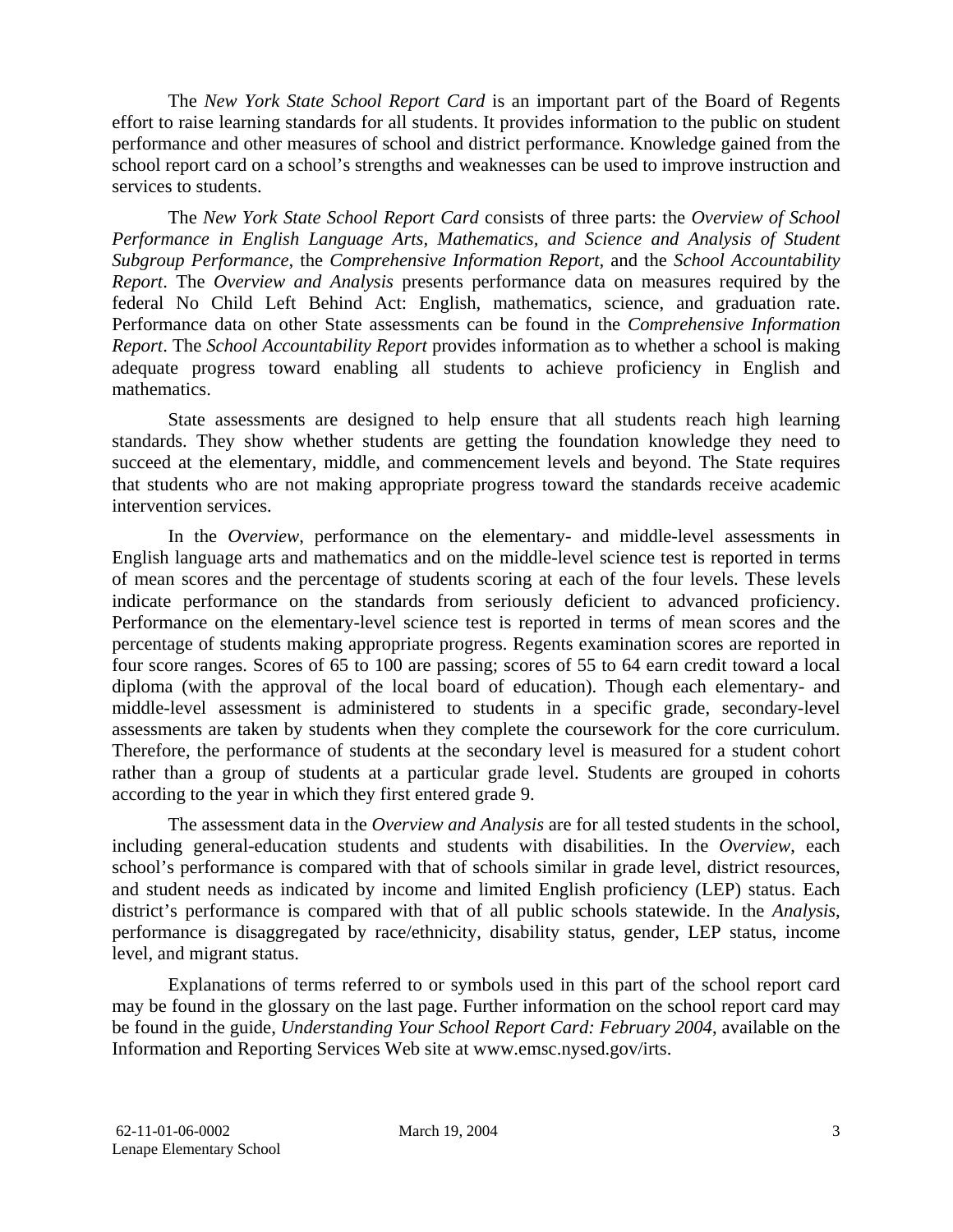# **Overview of School Performance in English Language Arts, Mathematics, and Science**

### **School Profile**

| Principal:<br>Marv Luzzi | (845)256-4300<br>Phone: |                           |
|--------------------------|-------------------------|---------------------------|
| <b>□ Organization</b>    | Grade Range             | <b>Student Enrollment</b> |
| $2002 - 03$              | $3-5$                   | 587                       |

| 2001-02 School District-wide Total Expenditure per Pupil | \$13,117 |
|----------------------------------------------------------|----------|
|----------------------------------------------------------|----------|

### **2002–03 Percentage of Core Classes Taught by Highly Qualified Teachers\***

| <b>Percent Taught</b>  |
|------------------------|
| by Highly<br>Qualified |
| <b>Teachers</b>        |
| 100%                   |
|                        |

\*For the 2002-03 school year, SED is reporting that teachers of core classes are highly qualified if they are certified to teach those classes. However, No Child Left Behind (NCLB) imposes requirements beyond certification for some teachers to be considered highly qualified. In future years, when New York State uses the NCLB criteria for reporting, certified teachers must fulfill all NCLB requirements to be counted as highly qualified.

#### **2002–03 Percentage of Teachers with No Valid Teaching Certificate\***

| Number of<br><b>Teachers</b> | <b>Percent with No</b><br><b>Valid Teaching</b><br><b>Certificate</b> |
|------------------------------|-----------------------------------------------------------------------|
| 39                           | ሰ%                                                                    |

\*This count includes teachers with temporary licenses who do not have a valid permanent, provisional, or transitional teaching certificate.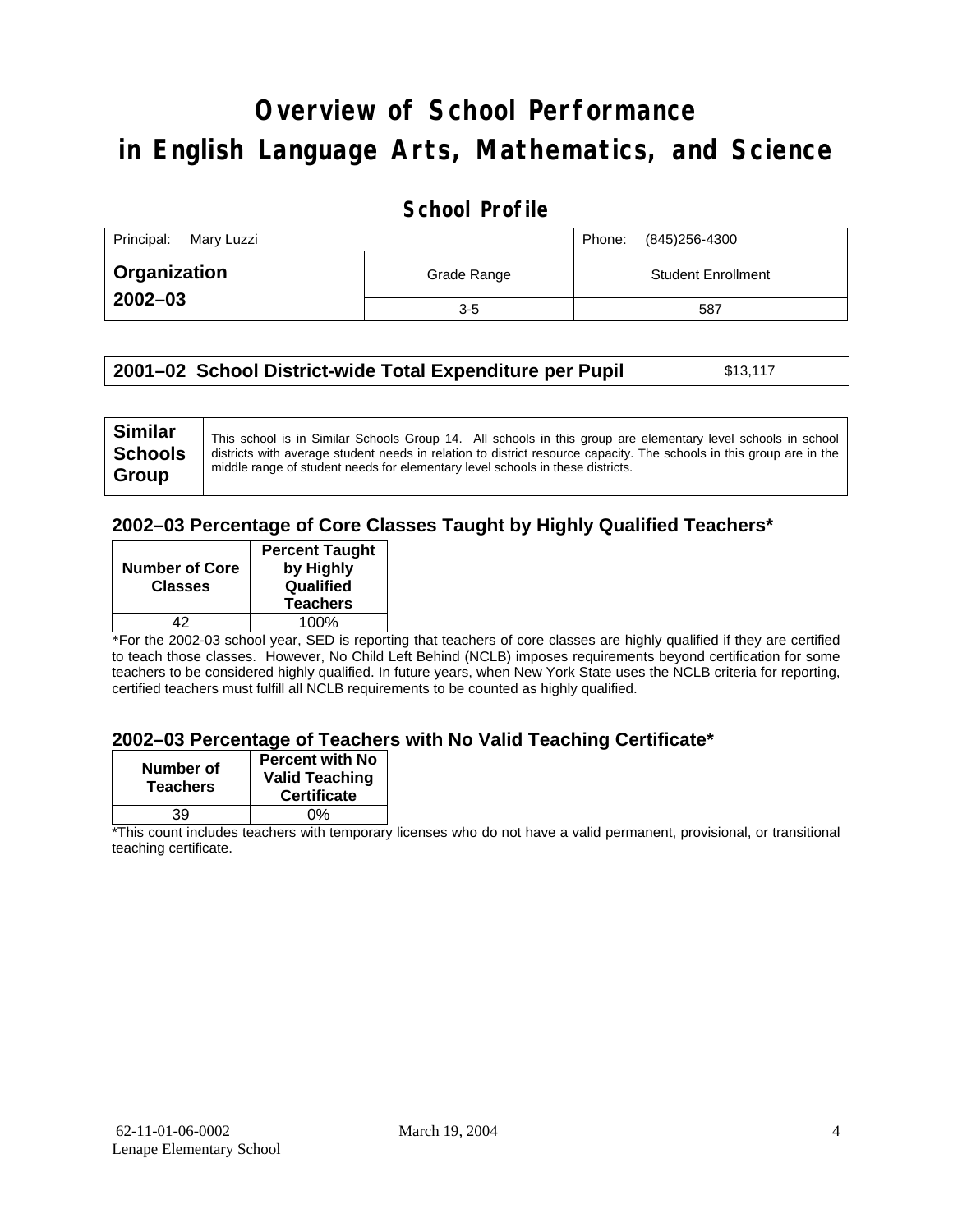English Language Arts



|                                      |                    | <b>Counts of Students Tested</b> |                    |                    |              |                   |
|--------------------------------------|--------------------|----------------------------------|--------------------|--------------------|--------------|-------------------|
| Performance at<br><b>This School</b> | Level 1<br>455-602 | Level 2<br>603-644               | Level 3<br>645-691 | Level 4<br>692-800 | <b>Total</b> | <b>Mean Score</b> |
| Jan-Feb 2001                         | 12                 | 56                               | 89                 | 35                 | 192          | 660               |
| <b>Jan-Feb 2002</b>                  | 12                 | 59                               | 96                 | 44                 | 211          | 662               |
| Feb 2003                             |                    | 47                               | 93                 | 41                 | 184          | 666               |

| Elementary-Level English Language Arts Levels — Listening, Reading, and Writing Standards |                                                                                                               |  |  |  |
|-------------------------------------------------------------------------------------------|---------------------------------------------------------------------------------------------------------------|--|--|--|
| Level 4                                                                                   | These students <b>exceed the standards</b> and are moving toward high performance on the Regents examination. |  |  |  |
| Level 3                                                                                   | These students meet the standards and, with continued steady growth, should pass the Regents examination.     |  |  |  |
| Level 2                                                                                   | These students <b>need extra help</b> to meet the standards and pass the Regents examination.                 |  |  |  |
| Level 1                                                                                   | These students have serious academic deficiencies.                                                            |  |  |  |

**Performance of Limited English Proficient Students Taking the New York State English as a Second Language Achievement Test (NYSESLAT) as the Measure of English Language Arts Achievement**

| Grade 4 | <b>Number</b><br>Tested | Level 1 | Level 2 | Level 3  | Level 4  |
|---------|-------------------------|---------|---------|----------|----------|
| 2003    |                         | #       | π       | $^{\pi}$ | $^{\pi}$ |

**Performance of Students with Severe Disabilities on the New York State Alternate Assessment (NYSAA) in English** 

| <b>Elementary Level</b> | <b>Number</b><br>Tested | AA-Level 1 | AA-Level 2 | AA-Level 3 | AA-Level 4 |
|-------------------------|-------------------------|------------|------------|------------|------------|
| $2002 - 03$             |                         |            |            |            |            |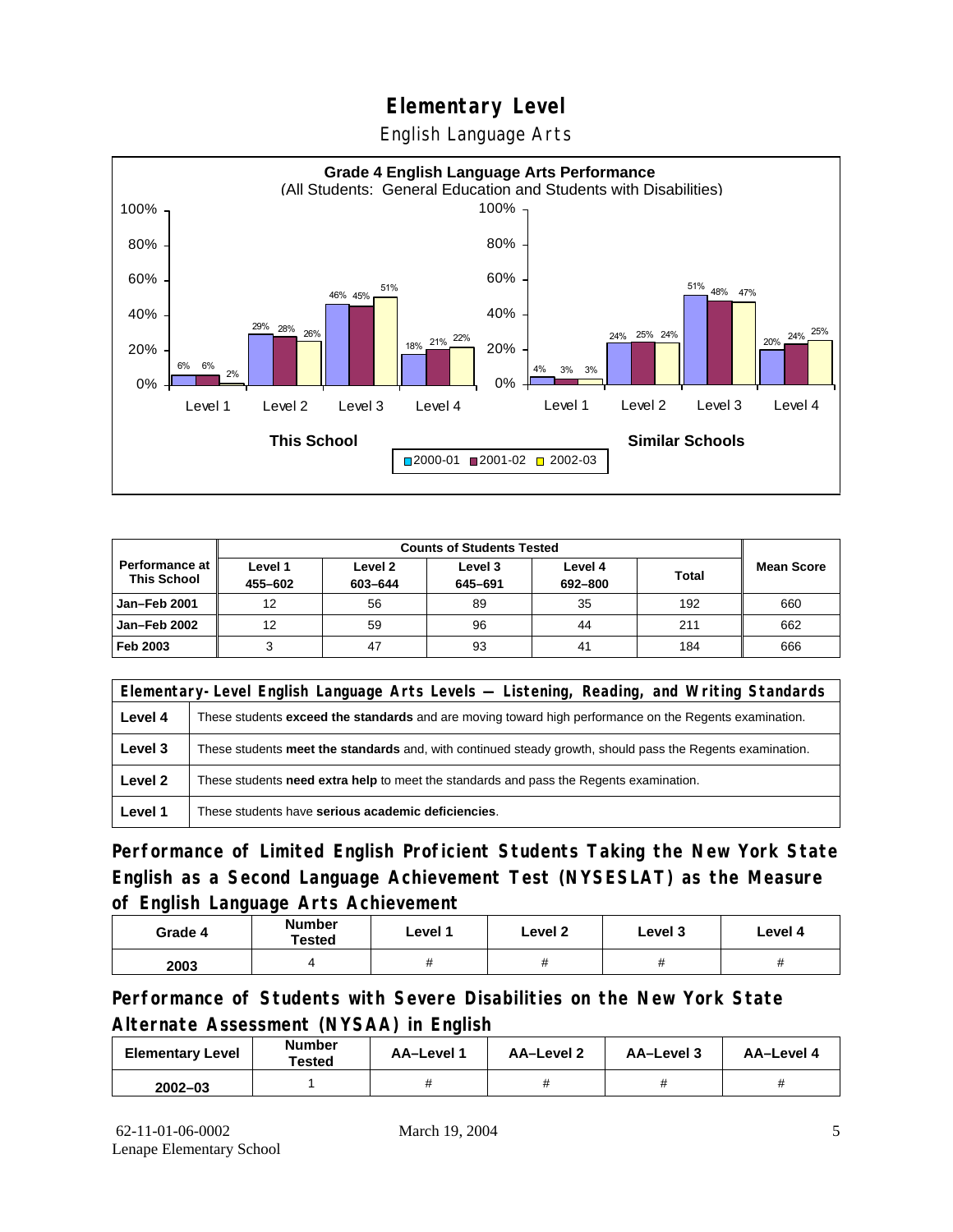### Mathematics



|                                             | <b>Counts of Students Tested</b> |                    |                    |                    |       |            |
|---------------------------------------------|----------------------------------|--------------------|--------------------|--------------------|-------|------------|
| <b>Performance at</b><br><b>This School</b> | Level 1<br>448-601               | Level 2<br>602-636 | Level 3<br>637-677 | Level 4<br>678-810 | Total | Mean Score |
| May 2001                                    | 13                               | 43                 | 84                 | 52                 | 192   | 656        |
| May 2002                                    | 11                               | 67                 | 99                 | 38                 | 215   | 649        |
| May 2003                                    | 6                                | 42                 | 110                | 33                 | 191   | 653        |

|                                                                                                   | Elementary-Level Mathematics Levels -                                                                         |  |  |  |
|---------------------------------------------------------------------------------------------------|---------------------------------------------------------------------------------------------------------------|--|--|--|
|                                                                                                   | Knowledge, Reasoning, and Problem-Solving Standards                                                           |  |  |  |
| Level 4                                                                                           | These students <b>exceed the standards</b> and are moving toward high performance on the Regents examination. |  |  |  |
| Level 3                                                                                           | These students meet the standards and, with continued steady growth, should pass the Regents examination.     |  |  |  |
| Level 2<br>These students need extra help to meet the standards and pass the Regents examination. |                                                                                                               |  |  |  |
| Level 1                                                                                           | These students have serious academic deficiencies.                                                            |  |  |  |

### **Performance of Students with Severe Disabilities on the New York State Alternate Assessment (NYSAA) in Mathematics**

| <b>Elementary Level</b> | <b>Number</b><br>Tested | AA-Level 1 | AA-Level 2 | AA-Level 3 | AA-Level 4 |  |
|-------------------------|-------------------------|------------|------------|------------|------------|--|
| $2002 - 03$             |                         |            |            |            |            |  |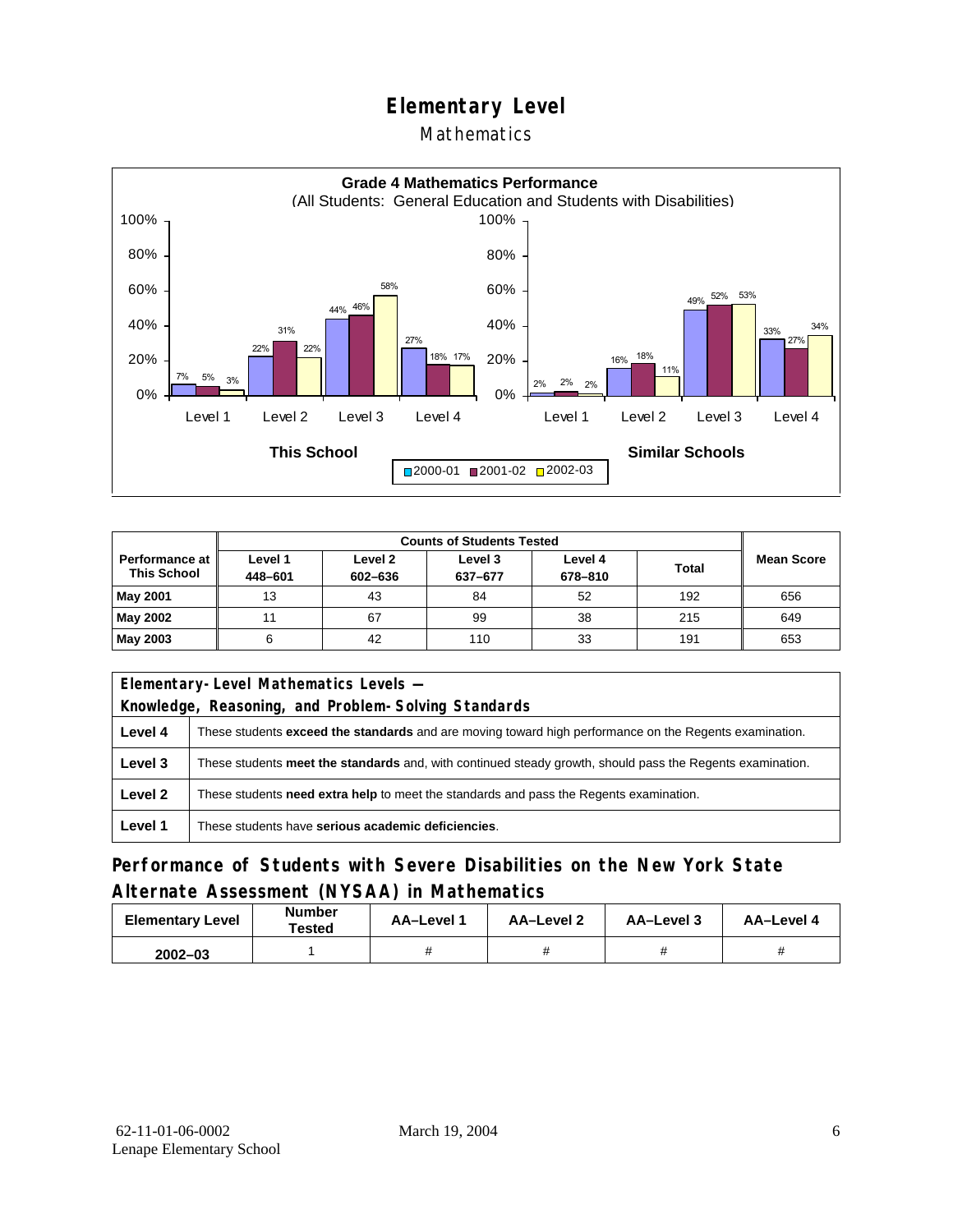Science Multiple-Choice



**All Students** 

|          |     | Number Tested   Number Above SDL   Mean Score |    |
|----------|-----|-----------------------------------------------|----|
| May 2001 | 192 | 153                                           | 35 |
| May 2002 | 203 | 161                                           | 34 |
| May 2003 | 191 | 159                                           | 36 |

| Grade 4 Science - Knowledge, Reasoning, and Problem-Solving Standards |                                                                                                                                                                                                                                          |  |  |  |  |  |
|-----------------------------------------------------------------------|------------------------------------------------------------------------------------------------------------------------------------------------------------------------------------------------------------------------------------------|--|--|--|--|--|
| <b>Multiple-Choice</b><br><b>Test Component</b>                       | This component contains 45 multiple-choice questions based upon the New York State Elementary<br>Science Syllabus and referenced to the New York State Learning Standards for Mathematics, Science<br>and Technology (Elementary Level). |  |  |  |  |  |
| <b>State Designated</b>                                               | Students who correctly answer fewer than 30 of the 45 questions of the multiple-choice test component                                                                                                                                    |  |  |  |  |  |
| Level (SDL)                                                           | must receive academic intervention services in the following term of instruction.                                                                                                                                                        |  |  |  |  |  |
| <b>School Mean</b>                                                    | For the multiple-choice test component, the mean score is the average number of correct answers for                                                                                                                                      |  |  |  |  |  |
| <b>Scores</b>                                                         | students tested. If all tested students answered all questions correctly, this score would be 45.                                                                                                                                        |  |  |  |  |  |

# **Elementary Level**

#### Science Performance Test

The elementary-level science test is composed of two sections, the multiple-choice section (described above) and the performance test. The performance test is not used to determine the need for academic intervention services or for accountability purposes because not all students are administered the same three tasks.

| <b>All Students</b>                       |     |    |  |  |  |  |  |  |  |
|-------------------------------------------|-----|----|--|--|--|--|--|--|--|
| <b>Number Tested</b><br><b>Mean Score</b> |     |    |  |  |  |  |  |  |  |
| May 2001                                  | 189 | 35 |  |  |  |  |  |  |  |
| May 2002                                  | 203 | 36 |  |  |  |  |  |  |  |
| <b>May 2003</b>                           | 189 | 33 |  |  |  |  |  |  |  |

### **Performance of Students with Severe Disabilities on the New York State Alternate Assessment (NYSAA) in Science**

| <b>Elementary Level</b> | <b>Number</b><br>Tested | AA-Level 1 | <b>AA-Level 2</b> | AA-Level 3 | AA-Level 4 |  |
|-------------------------|-------------------------|------------|-------------------|------------|------------|--|
| $2002 - 03$             |                         |            |                   |            |            |  |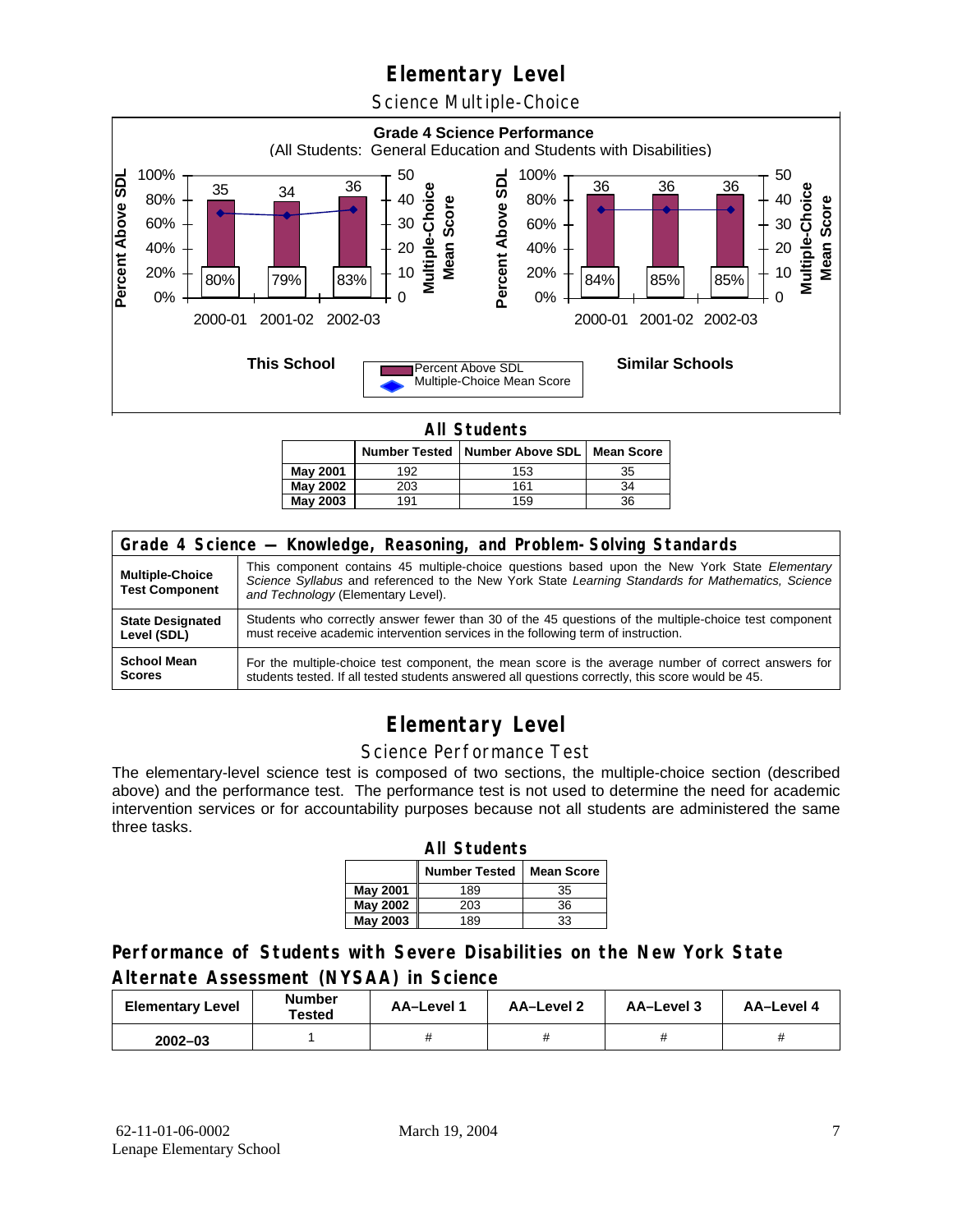# **Analysis of Student Subgroup Performance**

Historically, on State assessments the average performance of Black, Hispanic, and Native American students has been lower than that of White and Asian students. Similarly, students from lowincome families have not performed as well as those from higher income families. A high priority of the Board of Regents is to eliminate these gaps in student performance. In addition, Title I of the federal Elementary and Secondary Education Act includes explicit requirements "to ensure that students served by Title I are given the same opportunity to achieve to high standards and are held to the same high expectations as all students in each State."

This section of the school report card provides performance data for two years by racial/ethnic group, disability status, gender, English proficiency status, income level, and migrant status. The purpose of the student subgroup analyses is to determine if students who perform below the standards in any school tend to fall into particular groups, such as minority students, limited English proficient students, or economically disadvantaged students. If these analyses provide evidence that students in one of the groups achieve at a lower level than other students, the school and community should examine the reasons for this lower performance and make necessary changes in curriculum, instruction, and student support services to remedy these performance gaps. If your school did not report data for the 2002-03 school year for a subject and grade, a table showing data for subgroups in that subject and grade will not be included in the *Analysis*.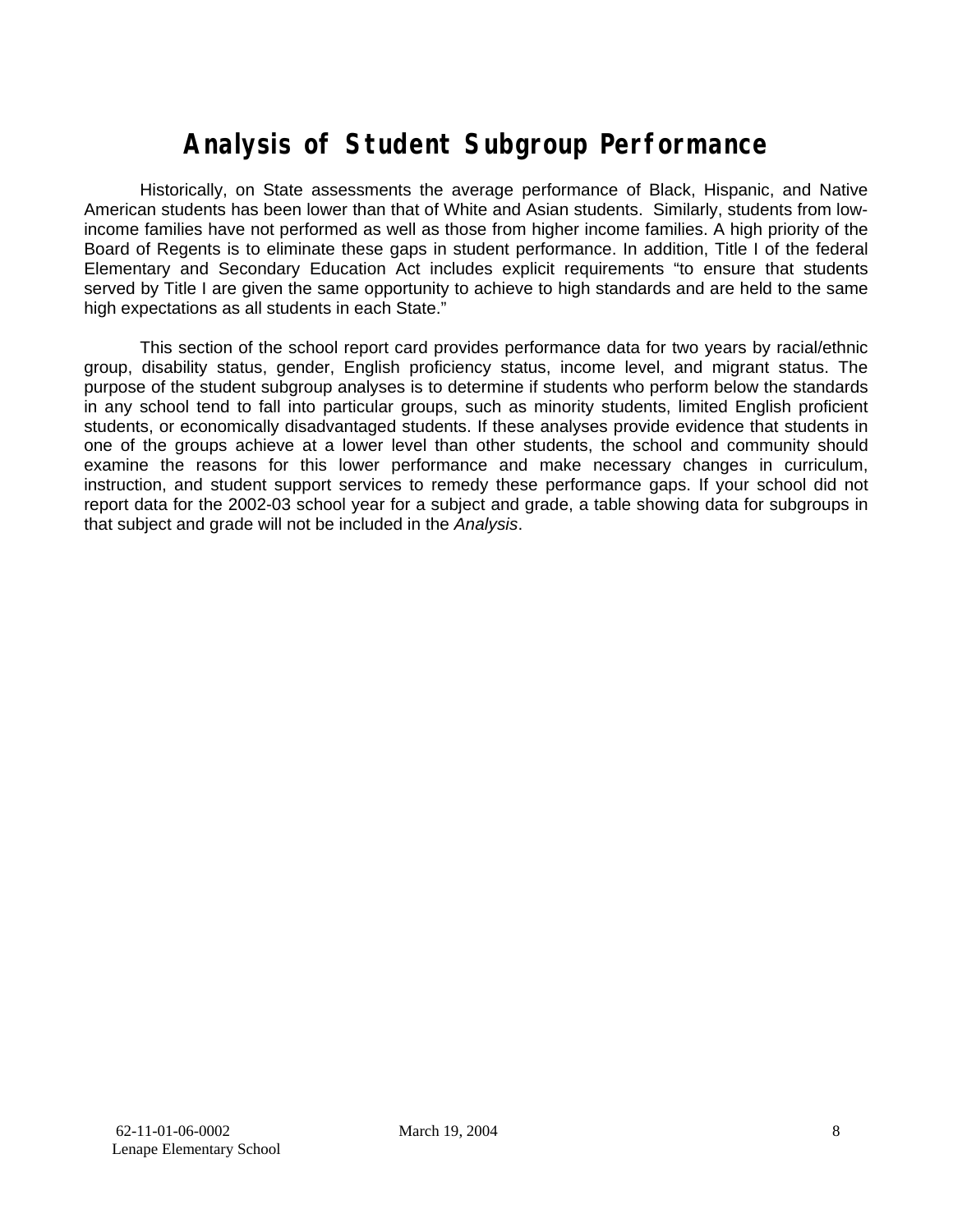### English Language Arts

|                                              | ັ<br>$2001 - 02$                                                                   |         |             |               | 2002-03                                                           |             |             |           |
|----------------------------------------------|------------------------------------------------------------------------------------|---------|-------------|---------------|-------------------------------------------------------------------|-------------|-------------|-----------|
| <b>Student Subgroup</b>                      | <b>Percentages of Tested</b><br><b>Students Scoring at Levels</b><br><b>Tested</b> |         |             | <b>Tested</b> | <b>Percentages of Tested</b><br><b>Students Scoring at Levels</b> |             |             |           |
|                                              |                                                                                    | $2 - 4$ | $3 - 4$     | 4             |                                                                   | $2 - 4$     | $3 - 4$     | 4         |
| <b>Results by Race/Ethnicity</b>             |                                                                                    |         |             |               |                                                                   |             |             |           |
| American Indian/Alaskan Native               | $\overline{2}$                                                                     | s       | $\mathbf s$ | s             | 1                                                                 | s           | $\mathbf s$ | s         |
| <b>Black</b>                                 | 17                                                                                 | 100%    | 71%         | 6%            | 8                                                                 | 100%        | 50%         | 13%       |
| Hispanic                                     | 12                                                                                 | 100%    | 50%         | 8%            | 13                                                                | 100%        | 77%         | 15%       |
| Asian or Pacific Islander                    | 4                                                                                  | s       | s           | s             | 6                                                                 | s           | s           | ${\tt s}$ |
| White                                        | 176                                                                                | 93%     | 67%         | 22%           | 156                                                               | 98%         | 72%         | 23%       |
| Total                                        | 211                                                                                | 94%     | 66%         | 21%           | 184                                                               | 98%         | 73%         | 22%       |
| Small Group Totals (s)                       | 6                                                                                  | 100%    | 67%         | 50%           | $\overline{7}$                                                    | 100%        | 100%        | 29%       |
| <b>Results by Disability Status</b>          |                                                                                    |         |             |               |                                                                   |             |             |           |
| General-education students                   | 175                                                                                | 96%     | 71%         | 25%           | 162                                                               | 99%         | 77%         | 25%       |
| Students with disabilities                   | 36                                                                                 | 86%     | 42%         | 0%            | 22                                                                | 95%         | 41%         | $0\%$     |
| Total                                        | 211                                                                                | 94%     | 66%         | 21%           | 184                                                               | 98%         | 73%         | 22%       |
| <b>Results by Gender</b>                     |                                                                                    |         |             |               |                                                                   |             |             |           |
| Female                                       | 114                                                                                | 93%     | 72%         | 23%           | 75                                                                | 97%         | 76%         | 32%       |
| Male                                         | 97                                                                                 | 96%     | 60%         | 19%           | 109                                                               | 99%         | 71%         | 16%       |
| Total                                        | 211                                                                                | 94%     | 66%         | 21%           | 184                                                               | 98%         | 73%         | 22%       |
| <b>Results by English Proficiency Status</b> |                                                                                    |         |             |               |                                                                   |             |             |           |
| English proficient                           | 211                                                                                | 94%     | 66%         | 21%           | 182                                                               | s           | s           | s         |
| Limited English proficient                   | $\mathbf 0$                                                                        | 0%      | 0%          | 0%            | 2                                                                 | $\mathbf s$ | s           | s         |
| Total                                        | 211                                                                                | 94%     | 66%         | 21%           | 184                                                               | 98%         | 73%         | 22%       |
| <b>Results by Income Level</b>               |                                                                                    |         |             |               |                                                                   |             |             |           |
| Economically disadvantaged                   | 27                                                                                 | 89%     | 41%         | 7%            | 25                                                                | 96%         | 48%         | 4%        |
| Not disadvantaged                            | 184                                                                                | 95%     | 70%         | 23%           | 159                                                               | 99%         | 77%         | 25%       |
| Total                                        | 211                                                                                | 94%     | 66%         | 21%           | 184                                                               | 98%         | 73%         | 22%       |
| <b>Results by Migrant Status</b>             |                                                                                    |         |             |               |                                                                   |             |             |           |
| Migrant family                               | $\mathbf 0$                                                                        | 0%      | 0%          | 0%            | 1                                                                 | s           | s           | s         |
| Not migrant family                           | 211                                                                                | 94%     | 66%         | 21%           | 183                                                               | s           | s           | s         |
| Total                                        | 211                                                                                | 94%     | 66%         | 21%           | 184                                                               | 98%         | 73%         | 22%       |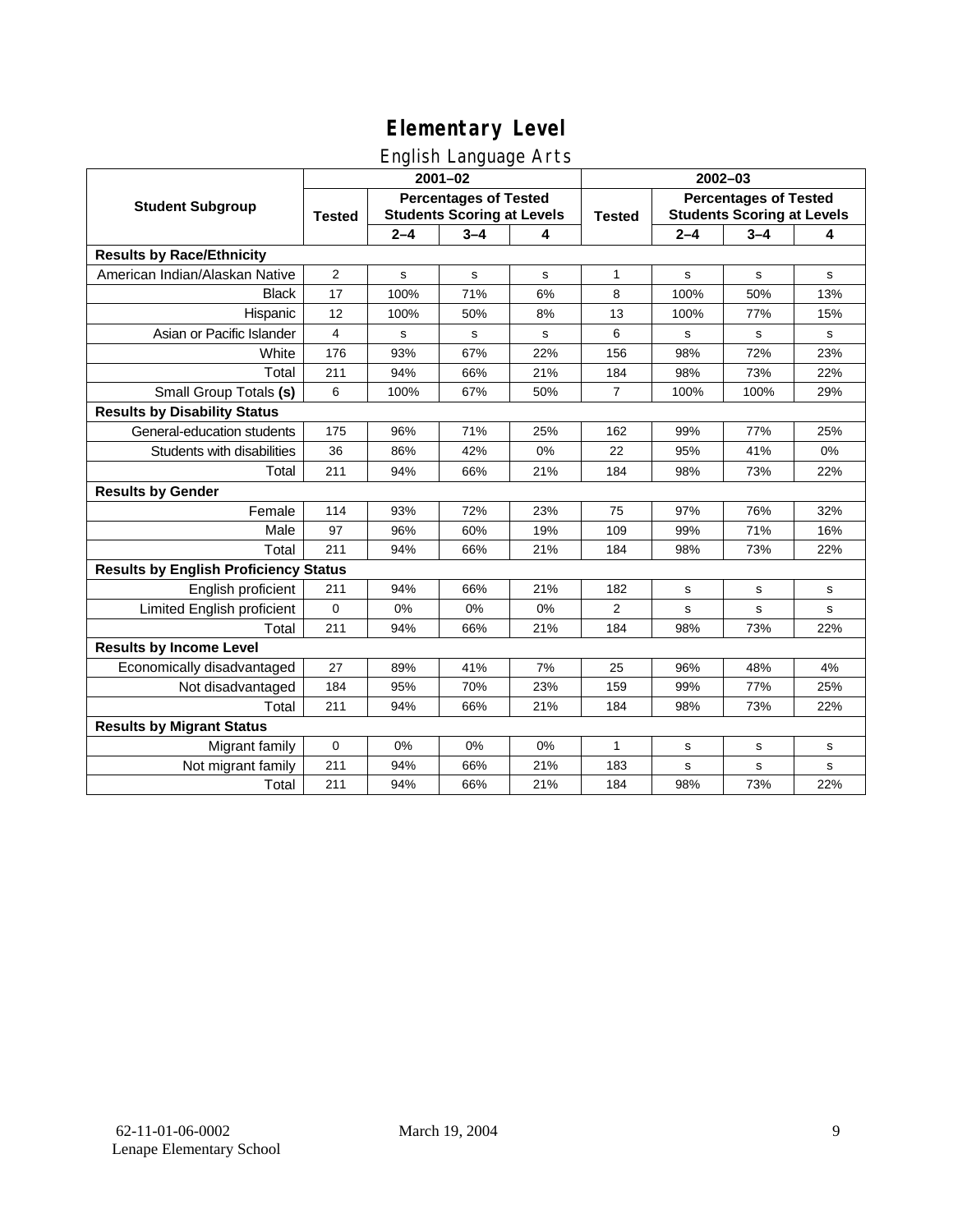### Mathematics

|                                              | $2001 - 02$                                                                        |             |             |               | $2002 - 03$                                                       |         |         |             |
|----------------------------------------------|------------------------------------------------------------------------------------|-------------|-------------|---------------|-------------------------------------------------------------------|---------|---------|-------------|
| <b>Student Subgroup</b>                      | <b>Percentages of Tested</b><br><b>Students Scoring at Levels</b><br><b>Tested</b> |             |             | <b>Tested</b> | <b>Percentages of Tested</b><br><b>Students Scoring at Levels</b> |         |         |             |
|                                              |                                                                                    | $2 - 4$     | $3 - 4$     | 4             |                                                                   | $2 - 4$ | $3 - 4$ | 4           |
| <b>Results by Race/Ethnicity</b>             |                                                                                    |             |             |               |                                                                   |         |         |             |
| American Indian/Alaskan Native               | $\overline{2}$                                                                     | s           | s           | s             | 1                                                                 | s       | s       | s           |
| <b>Black</b>                                 | 17                                                                                 | 100%        | 53%         | 6%            | 8                                                                 | 88%     | 50%     | 0%          |
| Hispanic                                     | 12                                                                                 | 92%         | 33%         | 0%            | 15                                                                | 100%    | 73%     | 7%          |
| Asian or Pacific Islander                    | 5                                                                                  | s           | $\mathbf s$ | s             | $\overline{7}$                                                    | s       | s       | s           |
| White                                        | 179                                                                                | 94%         | 67%         | 18%           | 160                                                               | 97%     | 76%     | 19%         |
| Total                                        | 215                                                                                | 95%         | 64%         | 18%           | 191                                                               | 97%     | 75%     | 17%         |
| Small Group Totals (s)                       | $\overline{7}$                                                                     | 100%        | 57%         | 57%           | 8                                                                 | 100%    | 88%     | 25%         |
| <b>Results by Disability Status</b>          |                                                                                    |             |             |               |                                                                   |         |         |             |
| General-education students                   | 177                                                                                | 97%         | 71%         | 21%           | 169                                                               | 98%     | 80%     | 20%         |
| Students with disabilities                   | 38                                                                                 | 87%         | 29%         | 3%            | 22                                                                | 86%     | 36%     | 0%          |
| Total                                        | 215                                                                                | 95%         | 64%         | 18%           | 191                                                               | 97%     | 75%     | 17%         |
| <b>Results by Gender</b>                     |                                                                                    |             |             |               |                                                                   |         |         |             |
| Female                                       | 115                                                                                | 94%         | 65%         | 17%           | 79                                                                | 94%     | 70%     | 23%         |
| Male                                         | 100                                                                                | 96%         | 62%         | 19%           | 112                                                               | 99%     | 79%     | 13%         |
| Total                                        | 215                                                                                | 95%         | 64%         | 18%           | 191                                                               | 97%     | 75%     | 17%         |
| <b>Results by English Proficiency Status</b> |                                                                                    |             |             |               |                                                                   |         |         |             |
| English proficient                           | 214                                                                                | $\mathbf s$ | s           | s             | 185                                                               | 97%     | 76%     | 18%         |
| Limited English proficient                   | $\mathbf{1}$                                                                       | s           | s           | s             | 6                                                                 | 100%    | 33%     | 0%          |
| Total                                        | 215                                                                                | 95%         | 64%         | 18%           | 191                                                               | 97%     | 75%     | 17%         |
| <b>Results by Income Level</b>               |                                                                                    |             |             |               |                                                                   |         |         |             |
| Economically disadvantaged                   | 28                                                                                 | 86%         | 50%         | 4%            | 25                                                                | 92%     | 44%     | 4%          |
| Not disadvantaged                            | 187                                                                                | 96%         | 66%         | 20%           | 166                                                               | 98%     | 80%     | 19%         |
| Total                                        | 215                                                                                | 95%         | 64%         | 18%           | 191                                                               | 97%     | 75%     | 17%         |
| <b>Results by Migrant Status</b>             |                                                                                    |             |             |               |                                                                   |         |         |             |
| Migrant family                               | 0                                                                                  | 0%          | 0%          | 0%            | $\mathbf{1}$                                                      | s       | s       | s           |
| Not migrant family                           | 215                                                                                | 95%         | 64%         | 18%           | 190                                                               | s       | s       | $\mathbf s$ |
| Total                                        | 215                                                                                | 95%         | 64%         | 18%           | 191                                                               | 97%     | 75%     | 17%         |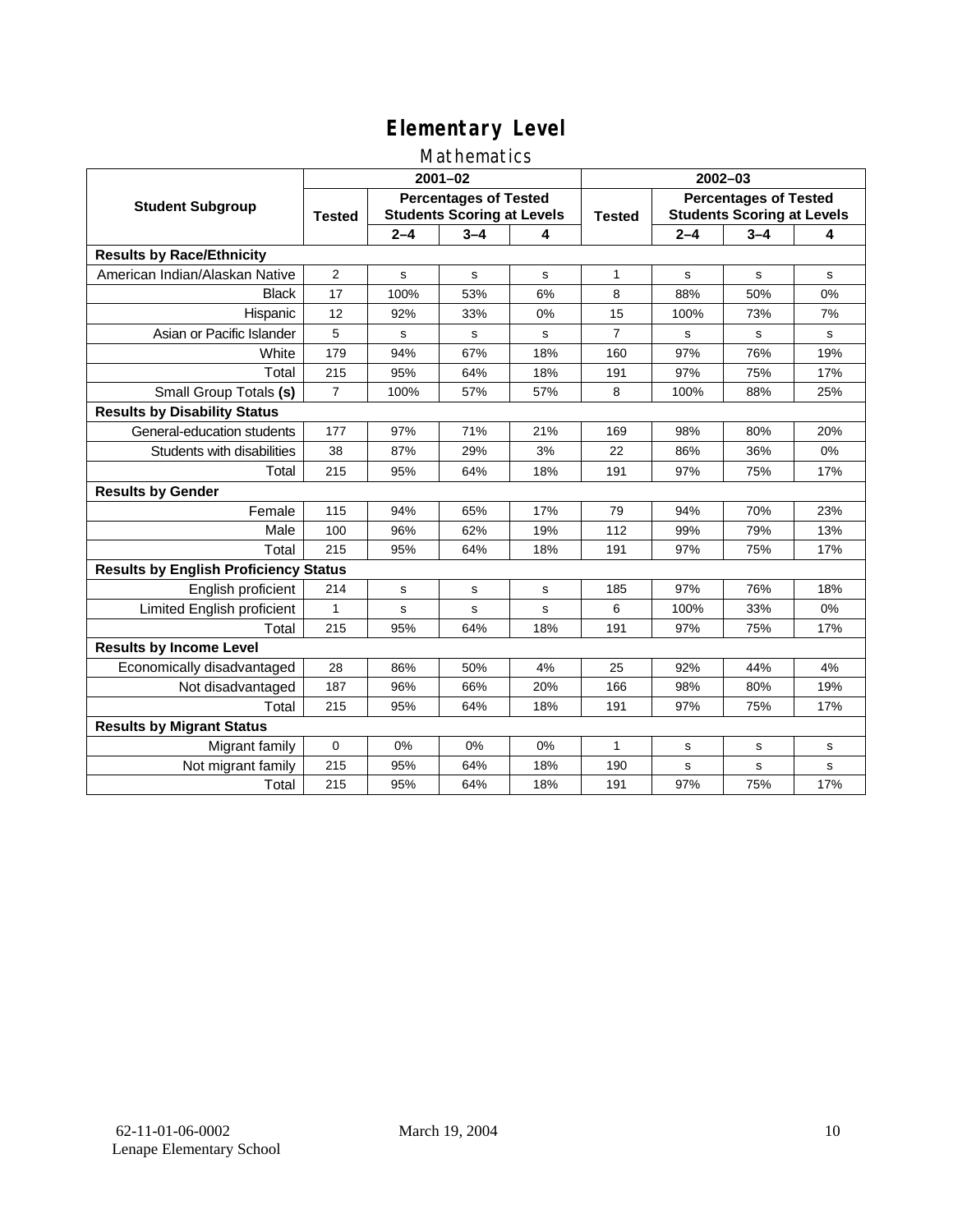### Science Multiple-Choice

|                                              | $2001 - 02$    |                                                                                              | $2002 - 03$    |                                                                                              |  |  |  |
|----------------------------------------------|----------------|----------------------------------------------------------------------------------------------|----------------|----------------------------------------------------------------------------------------------|--|--|--|
| <b>Student Subgroup</b>                      | <b>Tested</b>  | <b>Percentages of</b><br><b>Tested</b><br><b>Students</b><br><b>Scoring above</b><br>the SDL | <b>Tested</b>  | <b>Percentages of</b><br><b>Tested</b><br><b>Students</b><br><b>Scoring above</b><br>the SDL |  |  |  |
| <b>Results by Race/Ethnicity</b>             |                |                                                                                              |                |                                                                                              |  |  |  |
| American Indian/Alaskan Native               | 2              | s                                                                                            | $\mathbf{1}$   | s                                                                                            |  |  |  |
| <b>Black</b>                                 | 16             | 69%                                                                                          | 8              | 50%                                                                                          |  |  |  |
| Hispanic                                     | 10             | 60%                                                                                          | 15             | 93%                                                                                          |  |  |  |
| Asian or Pacific Islander                    | 5              | s                                                                                            | $\overline{7}$ | s                                                                                            |  |  |  |
| White                                        | 170            | 81%                                                                                          | 160            | 84%                                                                                          |  |  |  |
| Total                                        | 203            | 79%                                                                                          | 191            | 83%                                                                                          |  |  |  |
| Small Group Totals (s)                       | $\overline{7}$ | 86%                                                                                          | 8              | 75%                                                                                          |  |  |  |
| <b>Results by Disability Status</b>          |                |                                                                                              |                |                                                                                              |  |  |  |
| General-education students                   | 177            | 84%                                                                                          | 169            | 85%                                                                                          |  |  |  |
| Students with disabilities                   | 26             | 50%                                                                                          | 22             | 68%                                                                                          |  |  |  |
| Total                                        | 203            | 79%                                                                                          | 191            | 83%                                                                                          |  |  |  |
| <b>Results by Gender</b>                     |                |                                                                                              |                |                                                                                              |  |  |  |
| Female                                       | 112            | 80%                                                                                          | 79             | 78%                                                                                          |  |  |  |
| Male                                         | 91             | 78%                                                                                          | 112            | 87%                                                                                          |  |  |  |
| Total                                        | 203            | 79%                                                                                          | 191            | 83%                                                                                          |  |  |  |
| <b>Results by English Proficiency Status</b> |                |                                                                                              |                |                                                                                              |  |  |  |
| English proficient                           | 202            | s                                                                                            | 185            | 84%                                                                                          |  |  |  |
| Limited English proficient                   | 1              | s                                                                                            | 6              | 50%                                                                                          |  |  |  |
| Total                                        | 203            | 79%                                                                                          | 191            | 83%                                                                                          |  |  |  |
| <b>Results by Income Level</b>               |                |                                                                                              |                |                                                                                              |  |  |  |
| Economically disadvantaged                   | 27             | 70%                                                                                          | 25             | 60%                                                                                          |  |  |  |
| Not disadvantaged                            | 176            | 81%                                                                                          | 166            | 87%                                                                                          |  |  |  |
| Total                                        | 203            | 79%                                                                                          | 191            | 83%                                                                                          |  |  |  |
| <b>Results by Migrant Status</b>             |                |                                                                                              |                |                                                                                              |  |  |  |
| Migrant family                               | $\mathbf 0$    | 0%                                                                                           | $\mathbf{1}$   | $\mathbf s$                                                                                  |  |  |  |
| Not migrant family                           | 203            | 79%                                                                                          | 190            | s                                                                                            |  |  |  |
| Total                                        | 203            | 79%                                                                                          | 191            | 83%                                                                                          |  |  |  |